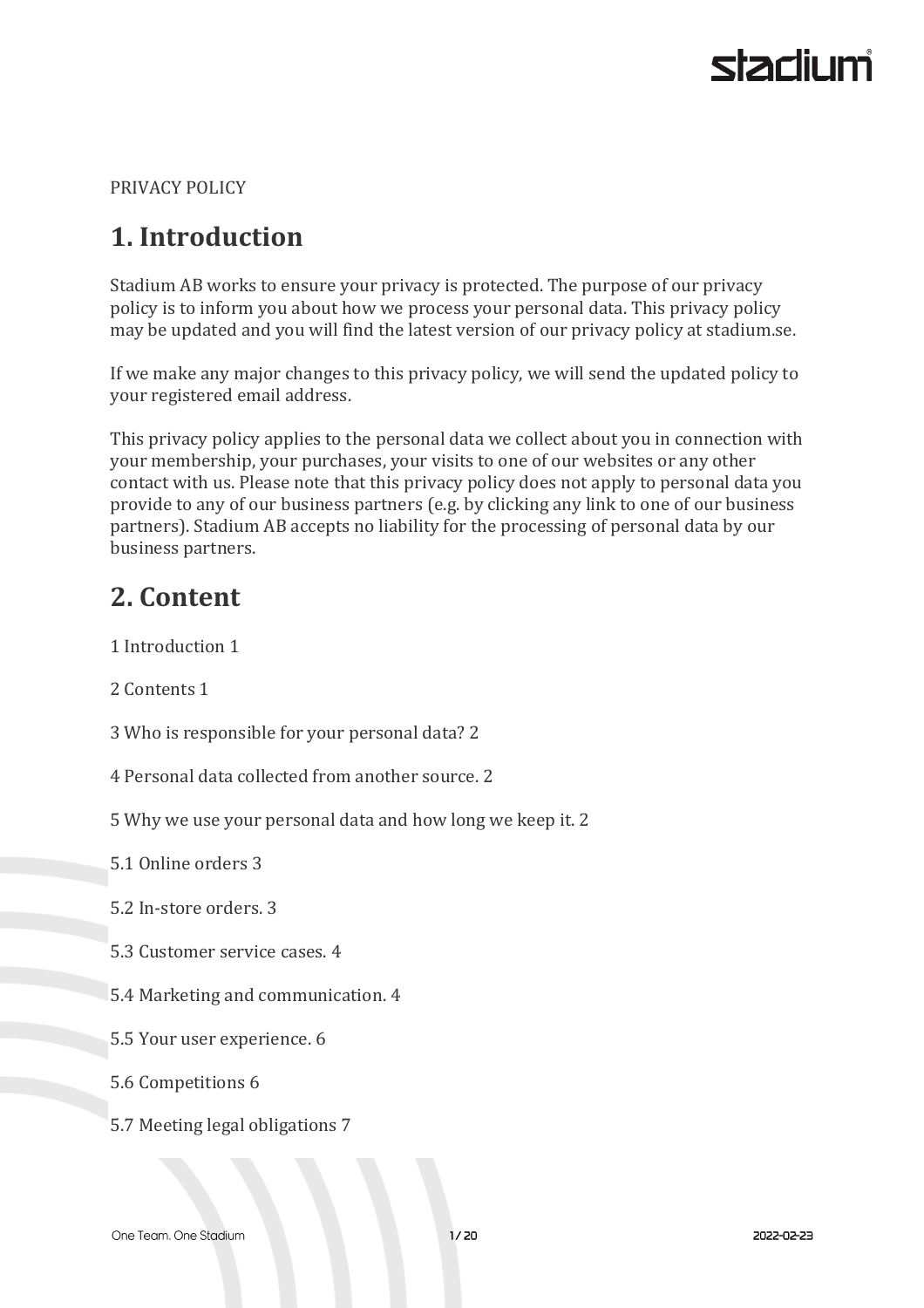

5.8 Developing and improving our business, our products and our services 7

- 5.9 Safety work and preventing abuse, or avoiding, preventing and investigating crimes
- 6 Stadium Member 9
- 6.1 Your membership. 9
- 6.2 Your bonus. 9
- 6.3 My pages 10
- 6.4 Personal experience and unique benefits 11
- 6.5 Offers and discounts from our partners. 12
- 7 Customer analysis. 12
- 8 How we disclose your data to other companies. 13
- 9 Transfer of personal data to a third country 13
- 10 How we use cookies. 14
- 11 Remember your rights! 17
- 12 Contact us. 18

## **3. Who is responsible for your personal data?**

Stadium AB, company registration number 556187–3299, Norra promenaden 63, SE-601 60 Norrköping, Sweden is the personal data controller for the personal data you provide to us.

## **4. Personal data collected from another source**

In addition to personal data that you provide to us or that we have collected based on how you use our services or based on your purchases, we may also collect personal data from other sources. You can see which personal data we collect from you and from which source we have collected the data in the table below.

**Collection source Type of personal data**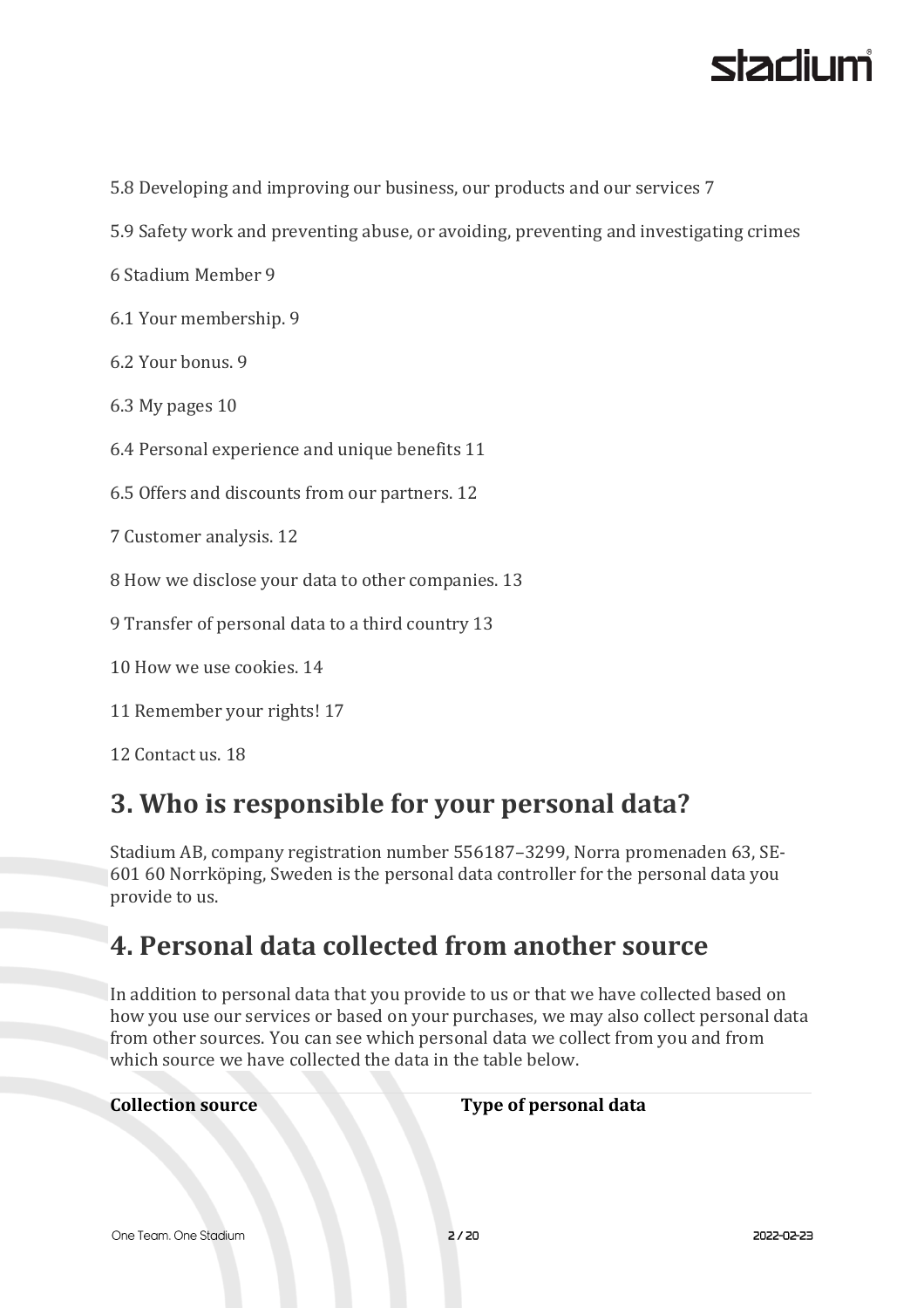Public address registers or information r ubite address registers or information<br>
Your official registered address<br>
companies

Collector Email addresses and personal identity numbers

## **5. Why we use your personal data and how long we store it**

#### **Purpose and legal basis**

The personal data that we have collected about you is used for various purposes. In this section, we explain why we use your personal data, give examples of the processing that we perform in order to fulfil that purpose, and the legal basis on which our processing is based.

#### **Storing**

Generally speaking, we store your data for as long as the data is necessary to fulfil the purposes for which we collected your data. The data may also be stored for the period required by applicable law. It is important to us that you know how long we retain your personal data. The table below clarifies how long your data will be stored.

#### **5.1 Purchases and ordering**

To enable you to purchase and order products from us, we need to process your personal data.

|                                  | · Processing of personal data in order to deliver your product<br>(including communicating with you about your delivery)                                                  |
|----------------------------------|---------------------------------------------------------------------------------------------------------------------------------------------------------------------------|
|                                  | · Processing of personal data in order to confirm your identity and<br>age when managing and communicating about your purchase                                            |
| <b>Examples of</b><br>processing | · Processing of personal data in order to administer your payment                                                                                                         |
| carried out for<br>this purpose  | · Processing of personal data in order to check your address against<br>external sources, e.g. SPAR (the Swedish state personal address<br>register)                      |
|                                  | · Processing of personal data that we need in order to administer<br>and communicate with you in the event of a complaint and<br>warranty case relating to your purchase. |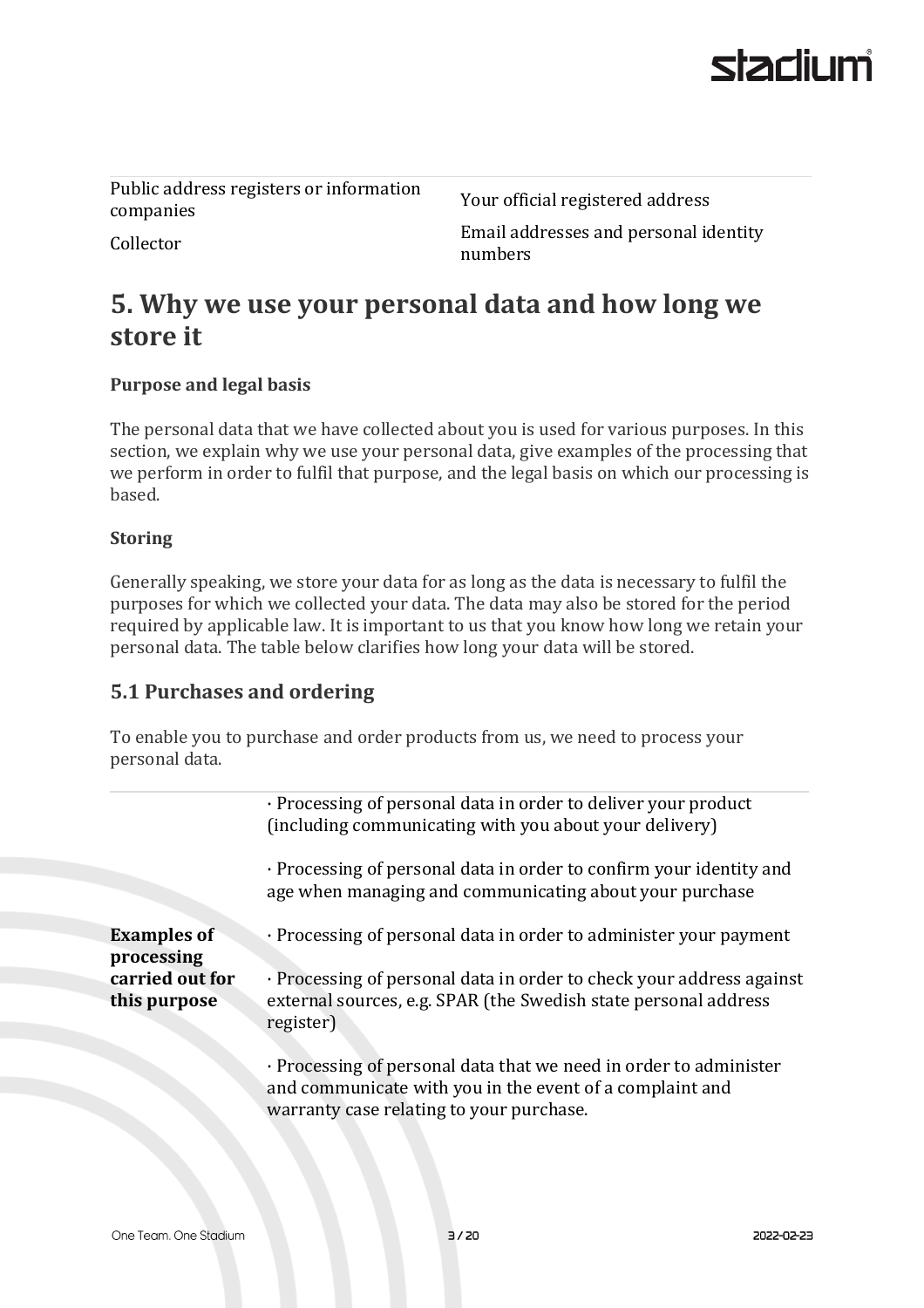| Legal basis                           | We use cookies and other similar tracking technologies for this<br>purpose. Read more about this under Section 10 in this document.<br>The purchase agreement that we have entered into with you. The<br>processing is necessary in order for us to fulfil our contractual<br>obligations towards you.                                                                                                      |
|---------------------------------------|-------------------------------------------------------------------------------------------------------------------------------------------------------------------------------------------------------------------------------------------------------------------------------------------------------------------------------------------------------------------------------------------------------------|
| <b>Recipients of</b><br>personal data | For this purpose, we may share information about your purchase<br>with our payment solution partner in order to administer your<br>payment, our shipping agent in order to be able to deliver the<br>product you have ordered, or your personal identity number with<br>an address information provider in order to verify your address.<br>These suppliers are independent personal data controllers. Read |
| <b>Retention time</b>                 | more about this in Section 8.<br>Until the purchase has been completed (including delivery and<br>payment) and for a period of 36 months thereafter in order to be<br>able to manage any complaints and warranty cases.                                                                                                                                                                                     |

#### **5.2 Customer service cases**

.

In all your contacts with us, we will do our utmost to provide you with the best possible service. You will find contact details for our customer service at the end of this privacy policy. In order to be able to manage your case, we need to process your personal data.

|                                               | · Processing of personal data that we need in order to communicate<br>with you and answer any questions that you send to us via phone,<br>email or in digital channels |
|-----------------------------------------------|------------------------------------------------------------------------------------------------------------------------------------------------------------------------|
| <b>Examples of</b>                            |                                                                                                                                                                        |
| processing<br>carried out for<br>this purpose | · Processing of personal data in order to be able to investigate your<br>complaints and support cases. A support case may involve technical<br>support, for example.   |
|                                               |                                                                                                                                                                        |
|                                               | We use cookies and other similar tracking technologies for this                                                                                                        |
|                                               | purpose. Read more about this under Section 10 in this document.                                                                                                       |
| Legal basis                                   | Our and your legitimate interest in managing your customer service<br>case.                                                                                            |
|                                               | For this purpose, we may share data about your customer service                                                                                                        |
| <b>Recipients of</b>                          | case with the provider of our case management system. This                                                                                                             |
| personal data                                 | provider acts as data processor on our behalf. Read more about this<br>in Section 8.                                                                                   |
| <b>Retention time</b>                         | No later than 36 months after the case has been closed.                                                                                                                |
|                                               |                                                                                                                                                                        |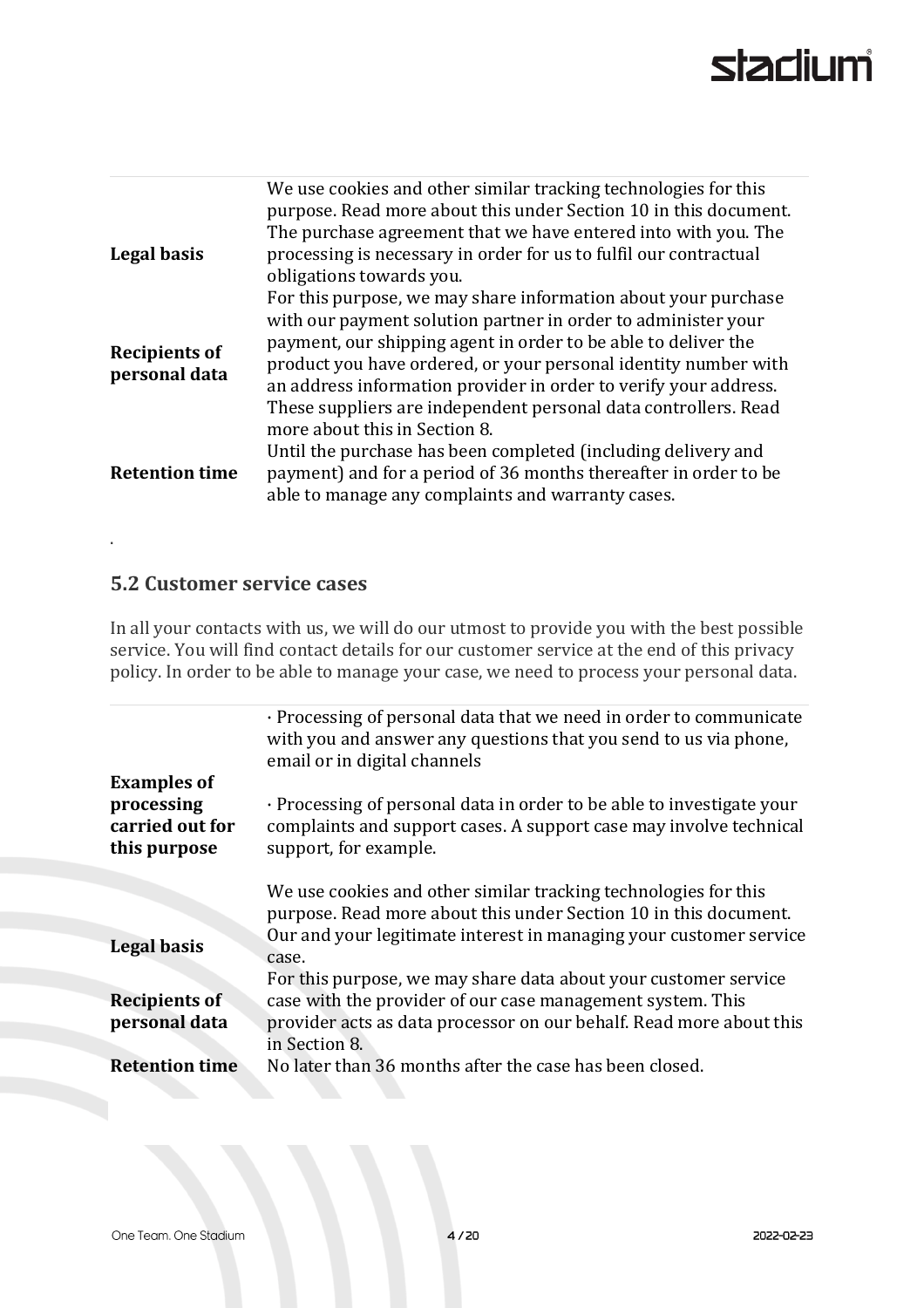#### **5.3 Marketing and communication**

To make it possible for you to receive our latest offers and news, we can market and send communication about our products and our company in different channels, e.g. through different types of advertising or through inspirational images in social media. In order to be able to market ourselves, we sometimes need to process your personal data.

Remember that you always have the right to object to our marketing. You can do this directly in our mailouts via the unsubscribe link or by contacting us (you will find our contact details at the end of this document). If our marketing is displayed on social media, you can enter your preferences directly in the social media platform, e.g. via your settings or in connection with the relevant post.

| · Processing of personal data in order to send marketing and<br>communication about our products and our company via email, text<br>message, applications or other digital mailouts, e.g. offers in the<br>form of newsletters                                                                                |
|---------------------------------------------------------------------------------------------------------------------------------------------------------------------------------------------------------------------------------------------------------------------------------------------------------------|
| · Processing of personal data in order to send offers from our<br>partners                                                                                                                                                                                                                                    |
| · Processing of personal data in order to display advertisements in<br>other digital channels, e.g. marketing on social media or other<br>websites                                                                                                                                                            |
| · Processing of personal data in order to send invitations to<br>competitions and events                                                                                                                                                                                                                      |
| · Processing of personal data in order to produce analyses and<br>statistics based on e.g. our users' responses to our advertising, such<br>as opening statistics, conversion rates or other similar data, with<br>the aim of evaluating the results of our marketing and improving<br>our marketing for you. |
| For this purpose, we perform analyses based on your personal data.<br>Read more about this in Section 7                                                                                                                                                                                                       |
| We use cookies and other similar tracking technologies for this<br>purpose. Read more about this under Section 10 in this document.<br>Our legitimate interest in sending marketing about us and our<br>products.                                                                                             |
| For this purpose, we may share certain personal data with<br>providers of marketing services who e.g. help us with various types<br>of marketing mailouts. We may also share personal data with social                                                                                                        |
|                                                                                                                                                                                                                                                                                                               |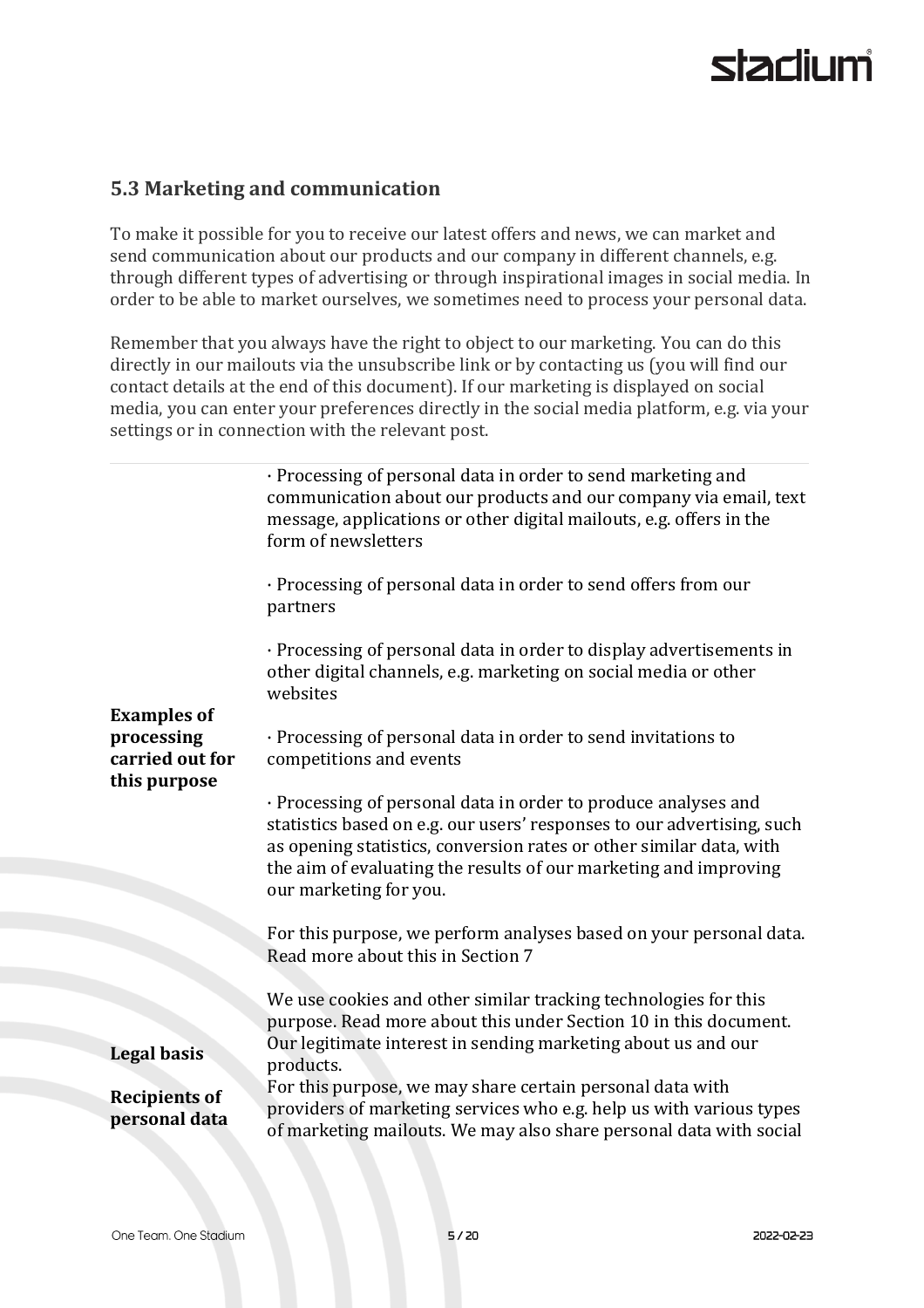|                       | media platforms for advertising our company, our products and our<br>services. These providers act as both data processors on our behalf<br>and independent data controllers. Read more about this in Section<br>8.                                                                                                                                            |
|-----------------------|----------------------------------------------------------------------------------------------------------------------------------------------------------------------------------------------------------------------------------------------------------------------------------------------------------------------------------------------------------------|
| <b>Retention time</b> | Whichever occurs first of no later than 24 months from your last<br>activity (activity refers to purchases or other interactions, e.g. clicks<br>in emails) or until you object to our marketing, e.g. unsubscribe<br>from our newsletter, update your preferences in the relevant social<br>media platform, or choose to no longer follow us on social media. |

#### **5.4 Your user experience**

Your experience of us as a company and our services is an important part of our offering. We may therefore process your personal data in order to personalise your experience or to simplify your use of our services.

| <b>Examples of</b><br>processing<br>carried out for<br>this purpose | · Processing of personal data in order to simplify your use of our<br>services, e.g. by saving your shopping lists/wish lists or your chosen<br>payment method to make your future purchases even faster<br>· Processing of personal data in order to show relevant product<br>recommendations, send interest-based articles, suggest shopping<br>lists or other similar actions<br>· Processing of personal data in order to remind you of forgotten<br>products in your shopping basket<br>· Processing of personal data in order to produce analyses and<br>statistics based on e.g. our users' use of our services or other<br>feedback that users have provided to us, with the aim of improving<br>the user experience, e.g. by making it easier to access certain<br>functions on our website or to be able to display more relevant<br>content<br>For this purpose, we perform analyses based on your personal data. |
|---------------------------------------------------------------------|------------------------------------------------------------------------------------------------------------------------------------------------------------------------------------------------------------------------------------------------------------------------------------------------------------------------------------------------------------------------------------------------------------------------------------------------------------------------------------------------------------------------------------------------------------------------------------------------------------------------------------------------------------------------------------------------------------------------------------------------------------------------------------------------------------------------------------------------------------------------------------------------------------------------------|
|                                                                     | Read more about this in Section 7.<br>We use cookies and other similar tracking technologies for this                                                                                                                                                                                                                                                                                                                                                                                                                                                                                                                                                                                                                                                                                                                                                                                                                        |
|                                                                     | purpose. Read more about this under Section 10 in this document.                                                                                                                                                                                                                                                                                                                                                                                                                                                                                                                                                                                                                                                                                                                                                                                                                                                             |
| <b>Legal basis</b>                                                  | Our and your legitimate interest in making our services more user-<br>friendly.                                                                                                                                                                                                                                                                                                                                                                                                                                                                                                                                                                                                                                                                                                                                                                                                                                              |
| <b>Recipients of</b><br>personal data                               | For this purpose, we may use service providers who help us to<br>adapt our services based on our users' experience of those services.                                                                                                                                                                                                                                                                                                                                                                                                                                                                                                                                                                                                                                                                                                                                                                                        |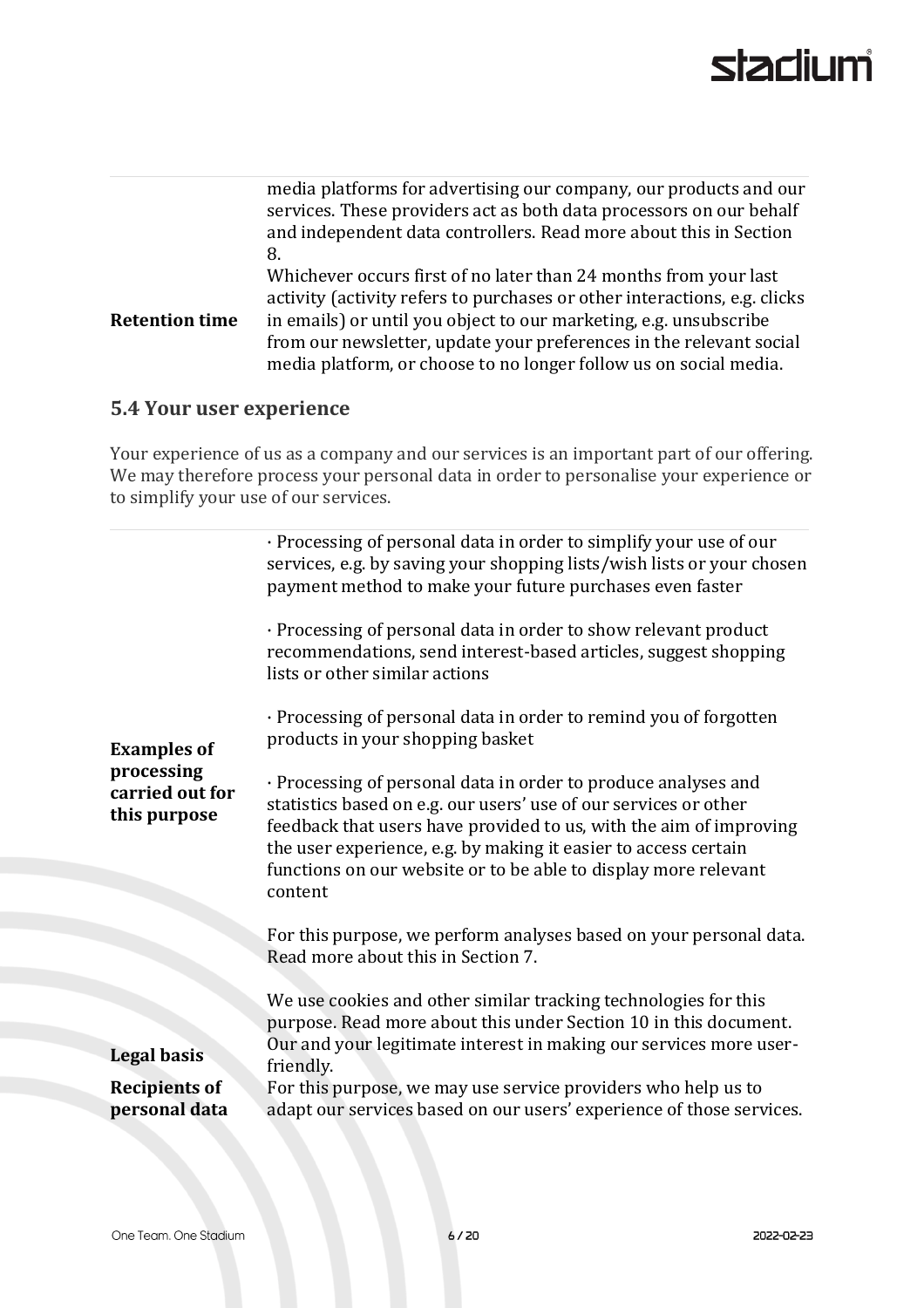|                       | These providers act as data processors on our behalf or as          |
|-----------------------|---------------------------------------------------------------------|
|                       | independent data controllers. Read more about this in Section 8.    |
|                       | Whichever occurs first of the relevant retention period of cookies  |
| <b>Retention time</b> | expiring (see Section 10 below) or you objecting to our processing, |
|                       | e.g. by updating your browser settings for cookies.                 |

#### **5.5 Competitions**

Sometimes we want to organise competitions and give our customers the opportunity to win fantastic prizes. In connection with this, we will process your personal data.

|                                       | · Processing of personal data in order to register and administer<br>your participation in the competition                                                                                                           |
|---------------------------------------|----------------------------------------------------------------------------------------------------------------------------------------------------------------------------------------------------------------------|
| <b>Examples of</b><br>processing      | · Processing of personal data in order to communicate with you<br>before and during the competition                                                                                                                  |
| carried out for<br>this purpose       | · Processing of personal data in order to select winners of a<br>competition                                                                                                                                         |
|                                       | · Processing of personal data in order to follow up on a completed<br>competition, with the aim of evaluating the competition so that we<br>can improve future competitions.                                         |
| Legal basis                           | Our and your legitimate interest in being able to run and administer<br>competitions.                                                                                                                                |
| <b>Recipients of</b><br>personal data | For this purpose, we may use service providers to evaluate a<br>completed competition. These providers act as data processors on<br>our behalf. Read more about this in Section 8.                                   |
| <b>Retention time</b>                 | No later than 6 months after the end of the competition. However,<br>we may store your entries and evaluations (not linked to an<br>individual) in accordance with the applicable competition terms &<br>conditions. |

#### **5.6 Meeting legal obligations**

In some cases, we may need to process personal data in the event of special legal obligations, e.g. if we discover defects in products. In this case, we may need to process your personal data in order to communicate with you to ensure that we take responsibility for our products.

| <b>Examples of</b> | We process personal data in order to comply with legal obligations,   |
|--------------------|-----------------------------------------------------------------------|
| processing         | as required by laws, judgements or regulatory decisions. These        |
| carried out for    | requirements may relate to our product liability or the safety of our |
| this purpose       | products. In these cases, we may need to produce general              |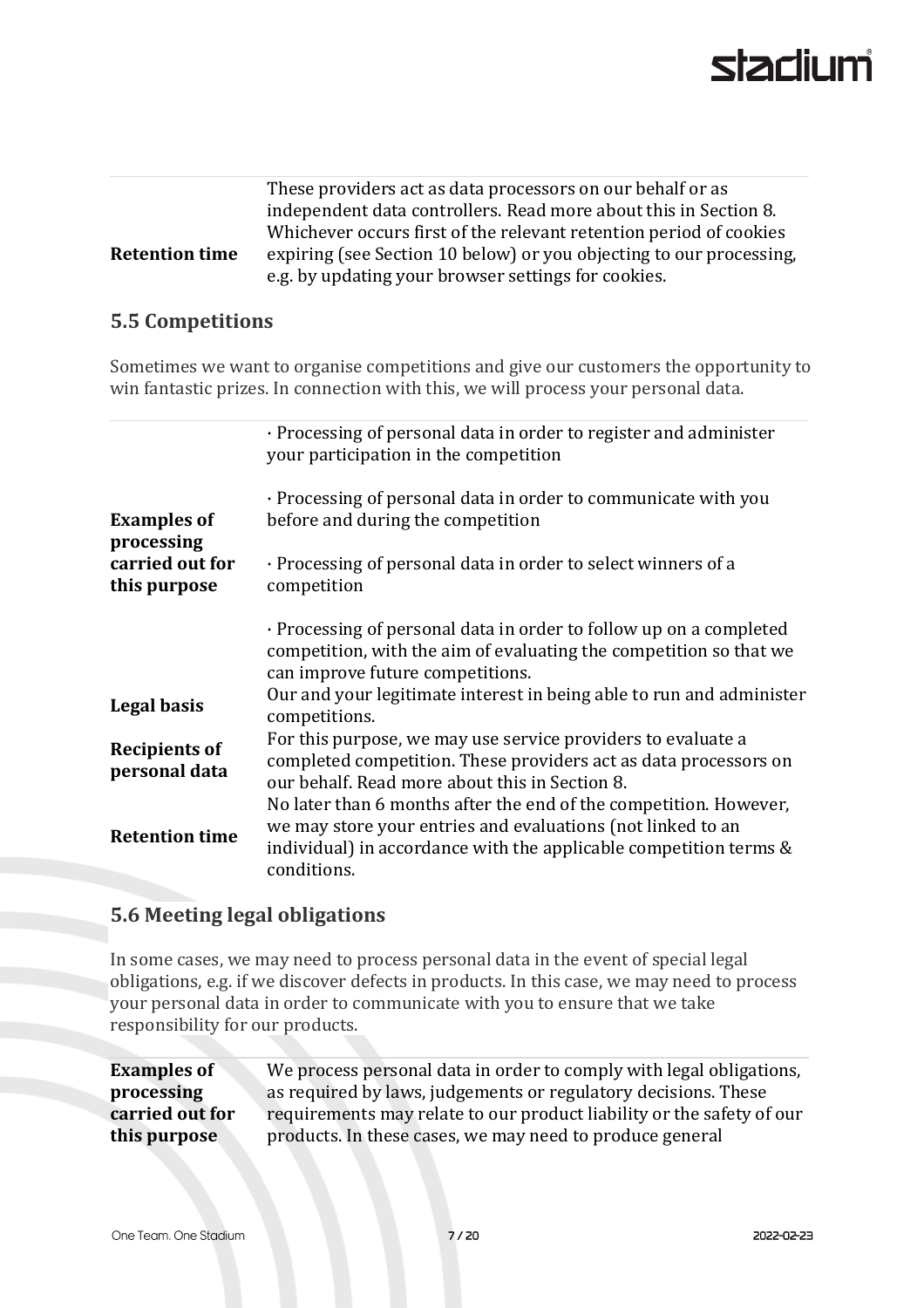| communication and information or specific information for you<br>about product safety alerts and product recalls. The requirements<br>may also apply to our obligations under the Swedish Annual |
|--------------------------------------------------------------------------------------------------------------------------------------------------------------------------------------------------|
| Accounts Act or the Anti-Money Laundering Act.                                                                                                                                                   |
| Legal obligation.                                                                                                                                                                                |
| In accordance with the statutes of limitation set out in the relevant                                                                                                                            |
| law. According to the Swedish Annual Accounts Act, for example, we<br>have an obligation to store data about our transactions for seven<br>years.                                                |
|                                                                                                                                                                                                  |

#### **5.7 Developing and improving our business, our products and our services**

In order to ensure that we can develop our business, and offer the best possible products and services to you, we may use personal data to produce statistics and similar data with the aim of developing and improving our business.

|                                                                     | · Processing of personal data in order to produce basic data to be<br>able to improve our business by evaluating, streamlining and<br>planning sourcing, warehousing and deliveries, or developing our<br>range                                                                                                                                                                                                 |
|---------------------------------------------------------------------|-----------------------------------------------------------------------------------------------------------------------------------------------------------------------------------------------------------------------------------------------------------------------------------------------------------------------------------------------------------------------------------------------------------------|
| <b>Examples of</b><br>processing<br>carried out for<br>this purpose | · Processing of personal data enables you and other customers to<br>influence our product range and website, e.g. through customer and<br>market surveys.                                                                                                                                                                                                                                                       |
|                                                                     | For this purpose, we perform analyses based on your personal data.<br>Read more about this in Section 7.                                                                                                                                                                                                                                                                                                        |
| Legal basis                                                         | We use cookies and other similar tracking technologies for this<br>purpose. Read more about this under Section 10 in this document.<br>Our legitimate interest in being able to develop and improve our<br>business, products and services.                                                                                                                                                                     |
| <b>Recipients of</b><br>personal data                               | For this purpose, we may share certain personal data with the<br>system suppliers who provide our analytics tools. These suppliers<br>act as data processors on our behalf. Read more about this in<br>Section 8.                                                                                                                                                                                               |
| <b>Retention time</b>                                               | For this purpose, it is difficult for us to specify in advance how long<br>your personal data will be stored. Instead, we have put in place<br>procedures to continuously check whether your personal data is<br>still necessary for this purpose. We will delete personal data that we<br>have not used for a period of 24 months, since in this case we no<br>longer deem your personal data to be necessary. |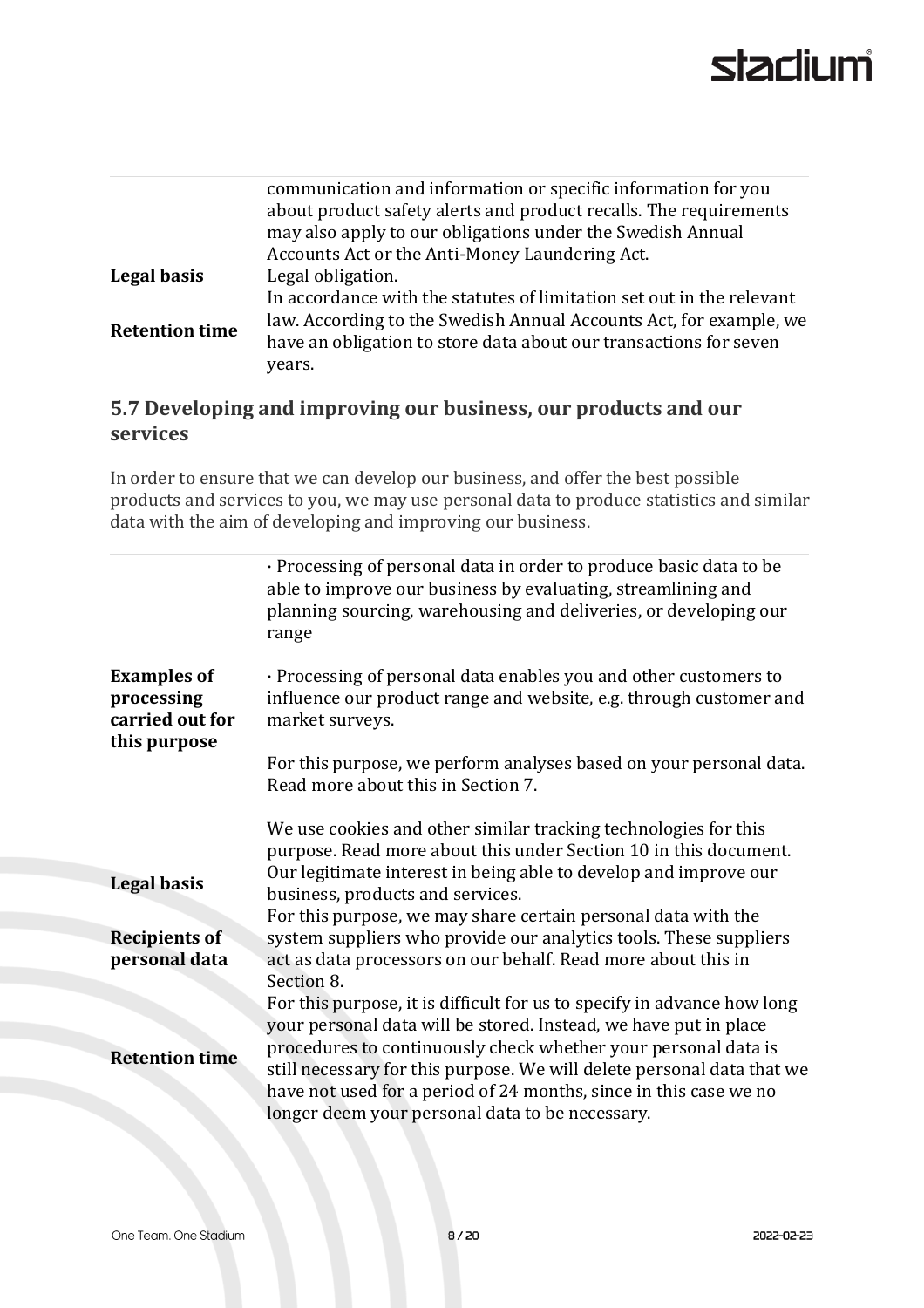#### **5.8 Safety work and preventing abuse or avoiding, preventing and investigating crimes**

For your own safety and that of our employees, we work to ensure the security of our website. In order to fulfil this purpose, we may process your personal data.

|                                       | · Processing of personal data in order to prevent and investigate<br>potential fraud or other criminal offences                                                                                                                                                                                                                                                            |
|---------------------------------------|----------------------------------------------------------------------------------------------------------------------------------------------------------------------------------------------------------------------------------------------------------------------------------------------------------------------------------------------------------------------------|
| <b>Processing</b><br>carried out for  | · Processing of personal data to prevent spam, phishing,<br>harassment, attempted unauthorised login to user accounts or<br>other actions prohibited by law, or by our purchase and<br>membership terms & conditions                                                                                                                                                       |
| this purpose                          | · Processing of personal data in connection with in-store CCTV in<br>order to ensure that we have safe store environments                                                                                                                                                                                                                                                  |
|                                       | · Processing of personal data in order to produce basic data, with<br>the aim of improving IT systems to increase security for the<br>company and users, e.g. by protecting and improving our IT<br>environment against attacks and intrusions.<br>The legitimate interest that we, our employees and our customers                                                        |
| Legal basis                           | have in systematic safety management, and in order to prevent<br>abuse or avoid, prevent and investigate crimes.                                                                                                                                                                                                                                                           |
| <b>Recipients of</b><br>personal data | For this purpose, we may share personal data with IT system<br>suppliers who help us to achieve a secure IT environment. We may<br>also share personal data with security companies linked to our<br>CCTV. These suppliers act as data processors on our behalf. Read<br>more about this in Section 8.                                                                     |
| <b>Retention time</b>                 | No later than 36 months after collection of the data. CCTV images<br>are saved for a maximum of 72 hours from the time of collection. If<br>we suspect misuse of a service or if we discover that a criminal<br>offence has been committed, we will retain the data for the period<br>necessary to establish, exercise or defend our (or a third party's)<br>legal claims. |

## **6. Stadium Member**

It should be rewarding to be a member with us. So you will receive additional benefits and offers from us when you are a member. This means that we will make extra efforts to ensure that Stadium Member is always improved, and that your offers and discounts are personalised.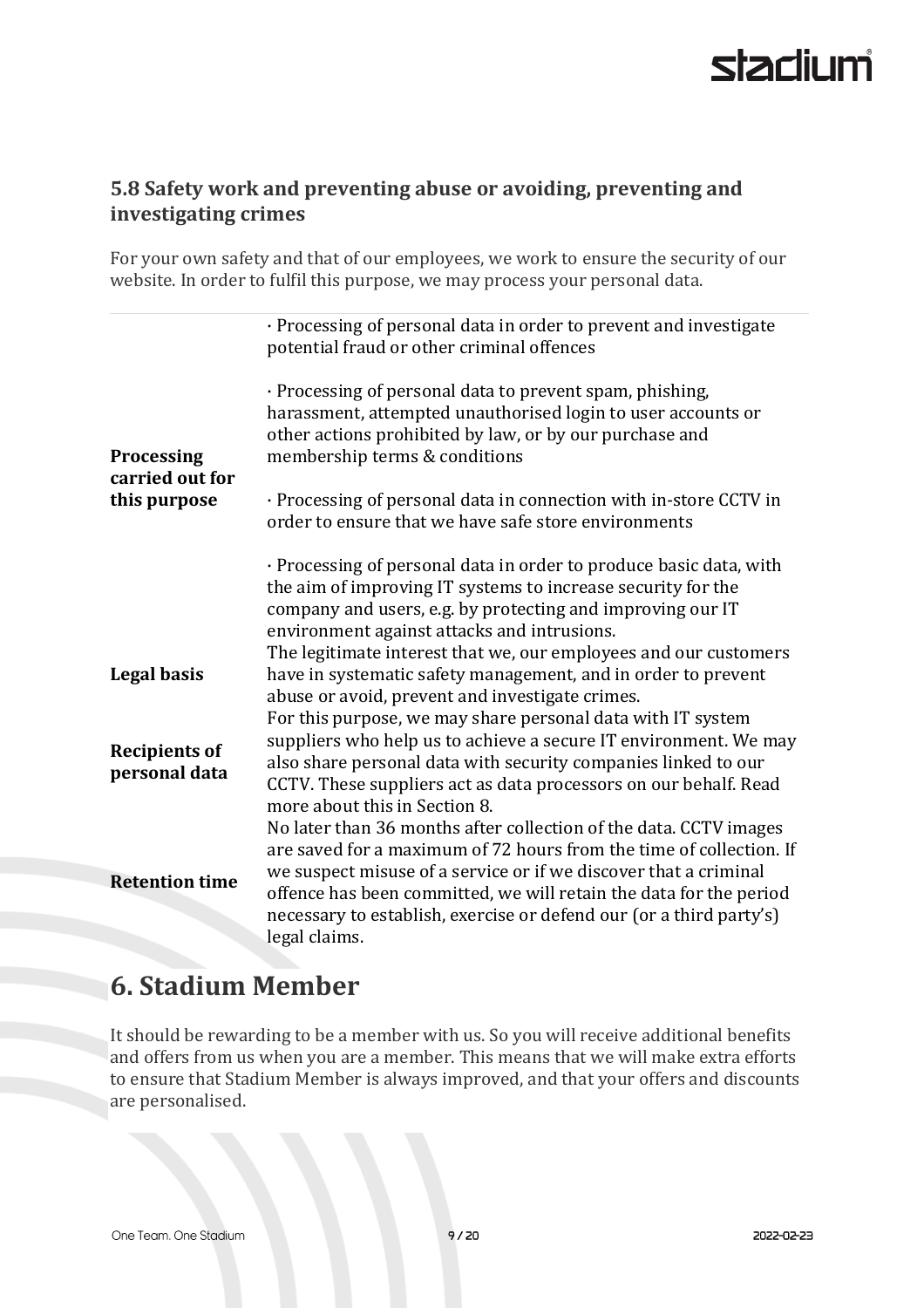#### **6.1 Your membership**

To join Stadium Member, you need to apply for membership. Since we are continually improving Stadium Member, we will also provide you with news and updates about your membership. In connection with this, we need to process your personal data.

|                                                      | · Processing of personal data in order to register you with Stadium<br>Member                                                                                                                                                                                                                       |
|------------------------------------------------------|-----------------------------------------------------------------------------------------------------------------------------------------------------------------------------------------------------------------------------------------------------------------------------------------------------|
| <b>Processing</b><br>carried out for<br>this purpose | · Processing of personal data in order to verify your identity and age                                                                                                                                                                                                                              |
|                                                      | · Processing of personal data in order to communicate news and<br>updates about your membership.                                                                                                                                                                                                    |
| Legal basis                                          | The agreement we have entered into with you about your<br>membership of our customer club (the Member Terms &<br>Conditions).                                                                                                                                                                       |
| <b>Recipients of</b><br>personal data                | For this purpose, we may share your personal data with the system<br>provider of our customer club platform, suppliers who provide<br>address data, or suppliers who help us with our communication.<br>These suppliers act as data processors on our behalf. Read more<br>about this in Section 8. |
| <b>Retention time</b>                                | The first that occurs of you cancelling your membership or you not<br>making a purchase with us during the last 36 months. You will then<br>need to reapply if you wish to remain a member.                                                                                                         |

#### **6.2 Your bonus**

It should be rewarding to be a member with us. That is why you earn bonus points on all your purchases when you shop in one of our Swedish stores or online stores. In order to ensure that you receive your bonus, we will process your personal data.

|                                       | · Processing of personal data in order to register and calculate your                                                                                                                                  |
|---------------------------------------|--------------------------------------------------------------------------------------------------------------------------------------------------------------------------------------------------------|
| <b>Processing</b><br>carried out for  | bonus, based on your purchases or use of our digital services                                                                                                                                          |
| this purpose                          | · Processing of personal data to administer and send out bonus<br>vouchers and bonus statements.<br>The agreement we have entered into with you about your                                             |
| <b>Legal basis</b>                    | membership of our customer club (the Member Terms &<br>Conditions).                                                                                                                                    |
| <b>Recipients of</b><br>personal data | For this purpose, we may share your personal data with the system<br>provider of our customer club platform. This provider acts as data<br>processor on our behalf. Read more about this in Section 8. |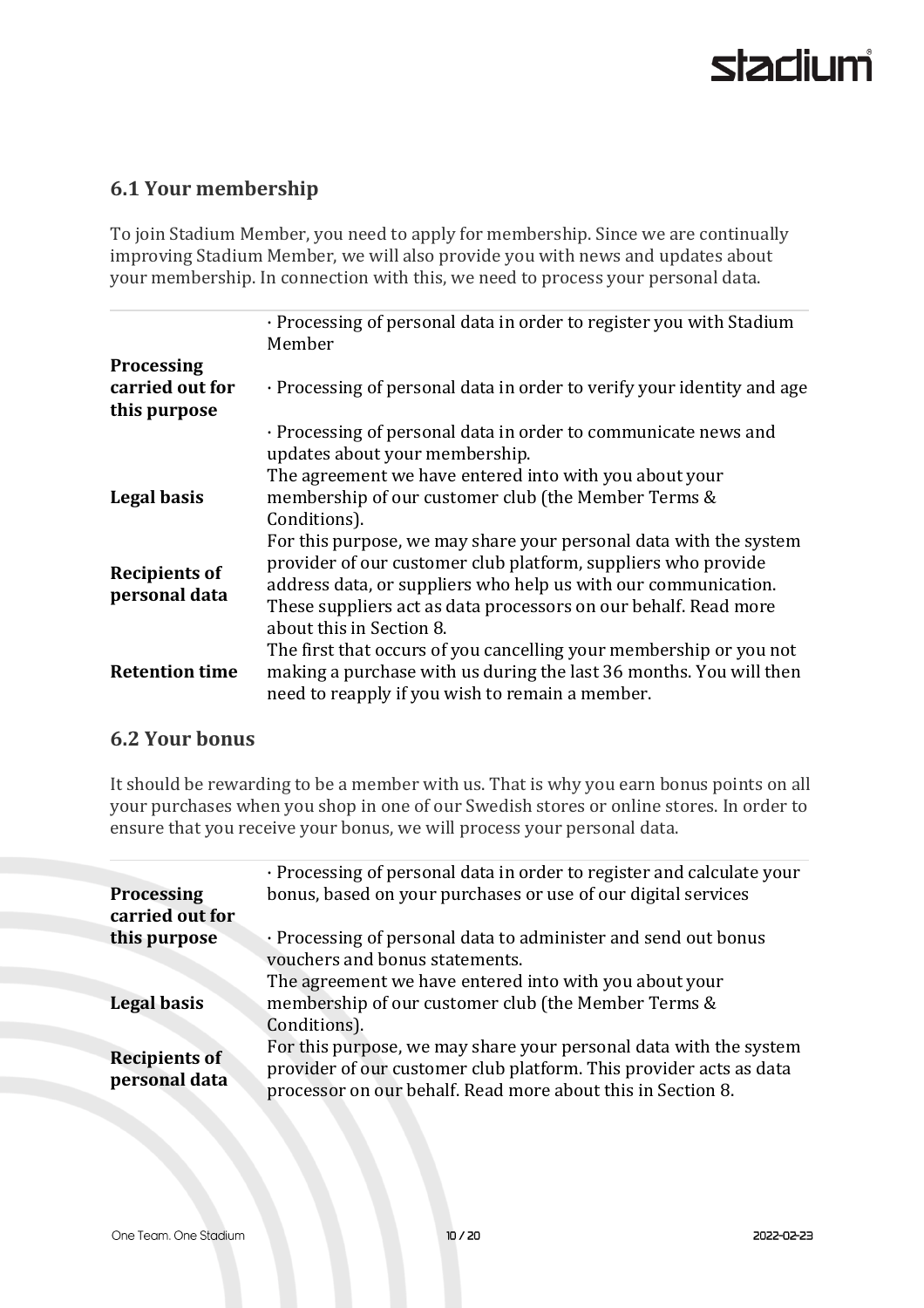|                       | The first that occurs of you cancelling your membership or you not |
|-----------------------|--------------------------------------------------------------------|
| <b>Retention time</b> | making a purchase with us during the last 36 months. You will then |
|                       | need to reapply if you wish to remain a member.                    |

#### **6.3 My pages**

To make it easier for you to administer your membership, we offer you the possibility of creating a user account on our websites (stadium.se or stadiumoutlet.se). In order for you to be able to create a user account and access the functions available on My pages, we need to process your personal data.

|                                                      | · Processing of personal data in order to register and create your<br>user account                                                                                                                                                                                           |
|------------------------------------------------------|------------------------------------------------------------------------------------------------------------------------------------------------------------------------------------------------------------------------------------------------------------------------------|
|                                                      | · Processing of personal data in order to give authorisation to log in                                                                                                                                                                                                       |
| <b>Processing</b><br>carried out for<br>this purpose | · Processing of personal data in order to maintain accurate and<br>updated data                                                                                                                                                                                              |
|                                                      | · Processing of personal data to enable you to benefit from the<br>services we offer you on My pages (see Section 6 of our<br>Membership Terms & Conditions for relevant services).<br>The agreement we have entered into with you about your                                |
| Legal basis                                          | membership of our customer club (the Member Terms &<br>Conditions).                                                                                                                                                                                                          |
| <b>Recipients of</b><br>personal data                | For this purpose, we may share your personal data with the system<br>provider of our customer club platform. This provider acts as data<br>processor on our behalf. Read more about this in Section 8.<br>The first that occurs of you cancelling your membership or you not |
| <b>Retention time</b>                                | making a purchase with us during the last 36 months. You will then<br>need to reapply if you wish to remain a member.                                                                                                                                                        |

#### **6.4 Personal experience and unique benefits**

We want your membership to give you some extra rewards. That is why we will always do our best to provide you with offers and discounts that we think you will like. In order to provide you with general and personalised offers and discounts, we need to process your personal data

**Processing carried out for this purpose** · Processing of personal data in order to provide you with offers and discounts in the form of general and personalised offers, invitations to events, personal service or sending gifts.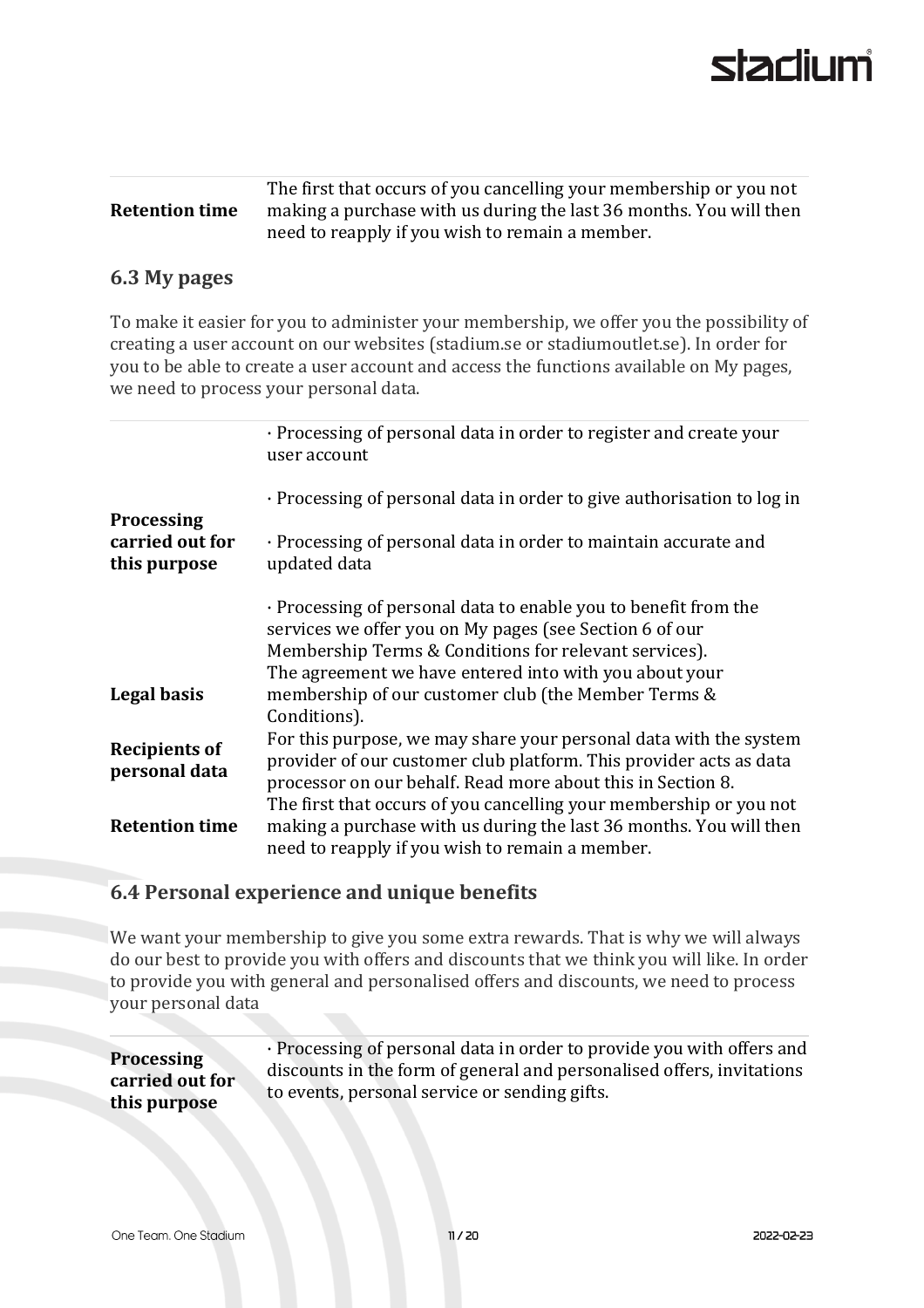|                                       | · Processing of personal data in order to simplify your use of our<br>services, e.g. by saving your shopping lists/wish lists or your chosen<br>payment method to make your future purchases even faster                                                                                                                                                                                                                                                                                 |
|---------------------------------------|------------------------------------------------------------------------------------------------------------------------------------------------------------------------------------------------------------------------------------------------------------------------------------------------------------------------------------------------------------------------------------------------------------------------------------------------------------------------------------------|
|                                       | · Processing of personal data in order to show relevant product<br>recommendations, send interest-based articles, suggest shopping<br>lists or other similar actions                                                                                                                                                                                                                                                                                                                     |
|                                       | · Processing of personal data in order to remind you of forgotten<br>products in your shopping basket                                                                                                                                                                                                                                                                                                                                                                                    |
|                                       | · Processing of personal data in order to produce analyses and<br>statistics based on e.g. our users' use of our services or other<br>feedback that users have provided to us, with the aim of improving<br>the user experience, e.g. by making it easier to access certain<br>functions on our website or to be able to display more relevant<br>content                                                                                                                                |
| Legal basis                           | For this purpose, we perform analyses based on your data and/or<br>the data of other members. Read more about this in Section 7.<br>The agreement we have entered into with you about your<br>membership of our customer club (the Member Terms &<br>Conditions).                                                                                                                                                                                                                        |
| <b>Recipients of</b><br>personal data | For this purpose, we may share certain personal data with service<br>providers who e.g. help us with various types of marketing mailouts<br>and adapt our services based on our users' experience of the<br>services. We may also share personal data with social media<br>platforms for advertising our company, our products and our<br>services. These providers act as both data processors on our behalf<br>and independent data controllers. Read more about this in Section<br>8. |
|                                       | For this purpose, we may use service providers who help us to<br>adapt our services based on our users' experience of those services.<br>These providers act as data processors on our behalf or as<br>independent data controllers. Read more about this in Section 8.                                                                                                                                                                                                                  |
| <b>Retention time</b>                 | The first that occurs of you cancelling your membership or you not<br>making a purchase with us during the last 36 months. You will then<br>need to reapply if you wish to remain a member.                                                                                                                                                                                                                                                                                              |

# **6.5 Offers and discounts from our partners**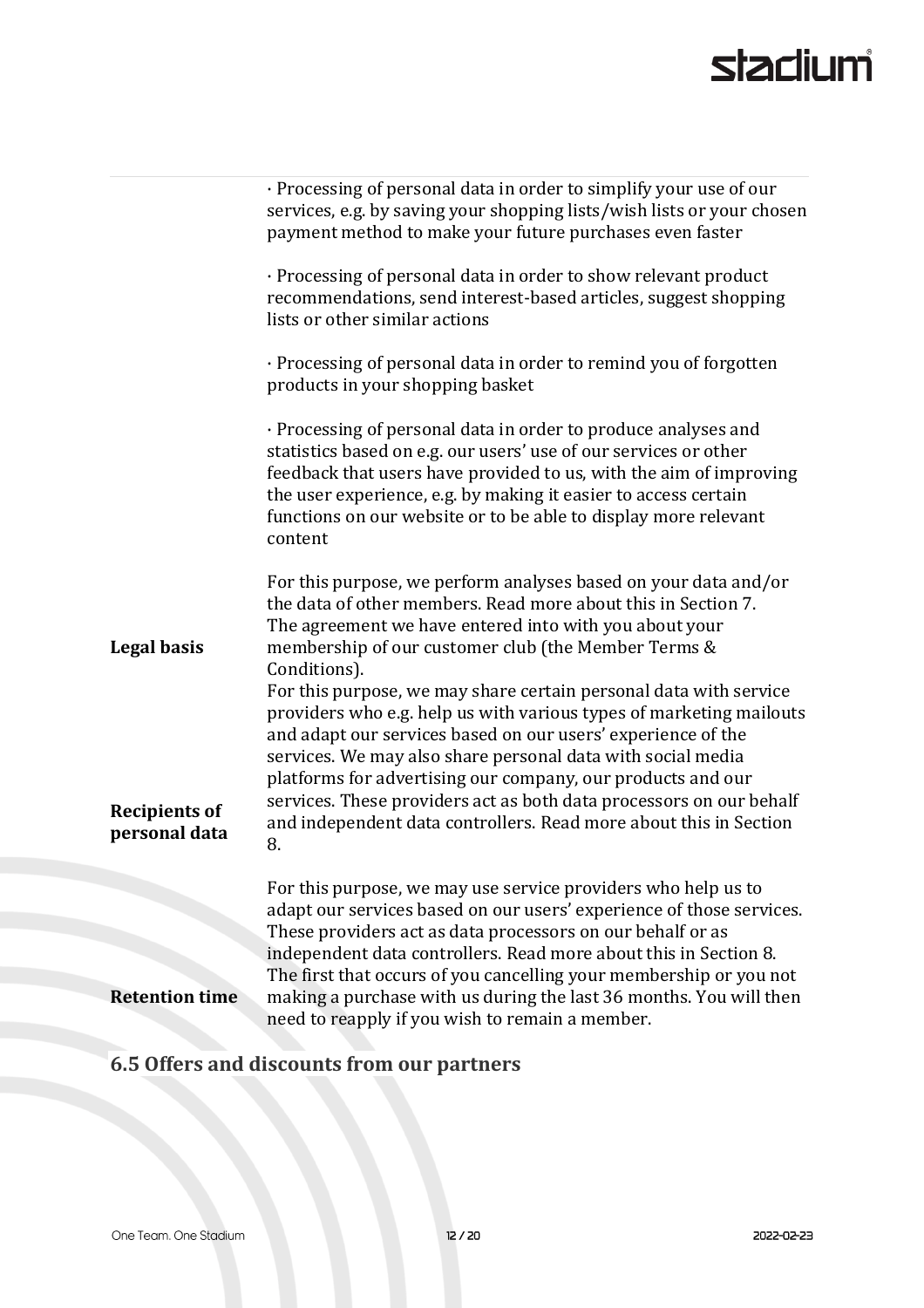# starlil ım

| <b>Processing</b>                     | · Processing of personal data to send you offers and discounts from<br>our partners.                                                                                                                                                                                                                                                                                                                                          |
|---------------------------------------|-------------------------------------------------------------------------------------------------------------------------------------------------------------------------------------------------------------------------------------------------------------------------------------------------------------------------------------------------------------------------------------------------------------------------------|
| carried out for<br>this purpose       | For this purpose, we may conduct analyses based on your data<br>and/or the data of other members. Read more about this in Section<br>7.                                                                                                                                                                                                                                                                                       |
| Legal basis                           | Your prior consent.                                                                                                                                                                                                                                                                                                                                                                                                           |
| <b>Recipients of</b><br>personal data | For this purpose, we may share certain personal data with<br>providers of marketing services who e.g. help us with various types<br>of marketing mailouts. We may also share personal data with social<br>media platforms for advertising our company, our products and our<br>services. These providers act as both data processors on our behalf<br>and independent data controllers. Read more about this in Section<br>8. |
| <b>Retention time</b>                 | The first that occurs of you cancelling your membership or you not<br>making a purchase with us during the last 36 months. You will then<br>need to reapply if you wish to remain a member.                                                                                                                                                                                                                                   |

## **7. Customer analysis**

For certain purposes, we perform analyses and produce basic data based on the personal data of our customers.

The analyses and production of basic data may either result in us segmenting our customer database or analysing specifically how you (the customer/member) perceive our company, our services and our products.

If we only segment our customer database, this means that we do not gain any significant customer insight about you specifically. Segmentation is about gaining better insight into how different customer groups experience our services and products. In these cases, we use limited customer data, such as purchase history, age and postcode.

For certain marketing, user experience, and when we provide benefits and offers to our members or give our members a personalised experience of our services, we use additional personal data in order to enable us to customise our offer for you. We naturally want you to receive the benefits, offers, ads and other tips that are relevant to you!

In order for us to ensure that you receive relevant content, we need to perform analyses based on additional personal data. This data may be related to how you use our websites and other digital channels (e.g. which pages and parts of pages you visited, and which searches you made), your purchase and order history, age, location, stated customer choices (e.g. products/services, sectors), language and other technical settings, as well as location information or results of customer satisfaction or market surveys. We may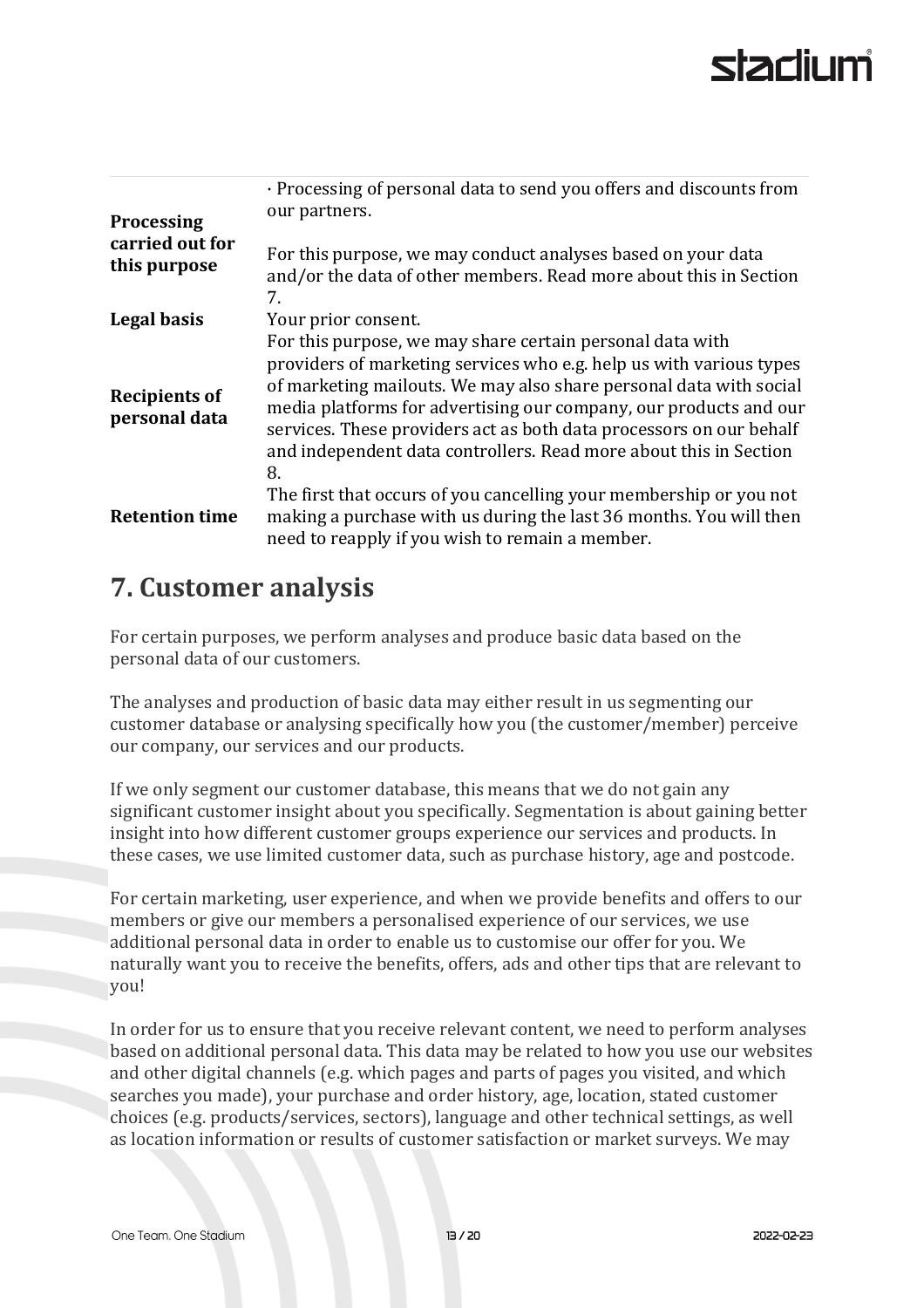also supplement our data with data from other sources (e.g. other companies) in order to obtain the best possible picture of your interests and preferences.

*We have great respect for your privacy and we do not want to process your personal data for customer-specific analyses if this makes you feel uncomfortable*. However, we hope that you feel that the benefits, offers and personal content we provide for you are so worthwhile that you allow us to continue to process your personal data for these purposes.

If you would like us to stop using customer-specific analyses, you can always object to our marketing to you as our customer/member (including our customer-specific analyses, i.e. profiling). As a member, you are entitled to leave our customer club at any time and we will then cease our specific analyses about you. Unfortunately, exercising your right to object to our processing will mean that you lose your personal benefits and offers, and your personal content. Your user experience of our services may also be adversely affected.

## **8. How we disclose your data to other companies**

Sometimes we will need to disclose your data to other companies. These companies may either act as data processors on our behalf or as independent data controllers for their processing. If they are acting as data processors, they may only process your personal data in accordance with our instructions.

Categories of companies that act as data processors on our behalf:

- Marketing service providers
- Service providers that help us to adapt our services based on our users' experience of those services
- The supplier of our e-commerce solution.

Categories of companies that are independent data controllers:

- Shipping agents
- Payment solution partners
- Social media platforms, e.g. Facebook or Instagram
- Analytics providers e.g. Google
- Service providers that help us to adapt our services based on our users' experience of those services.

We will share your data with the different concepts within the Stadium Group. The Stadium concepts consist of Stadium and Stadium Outlet. The data will then be used for the same purpose for which it was collected.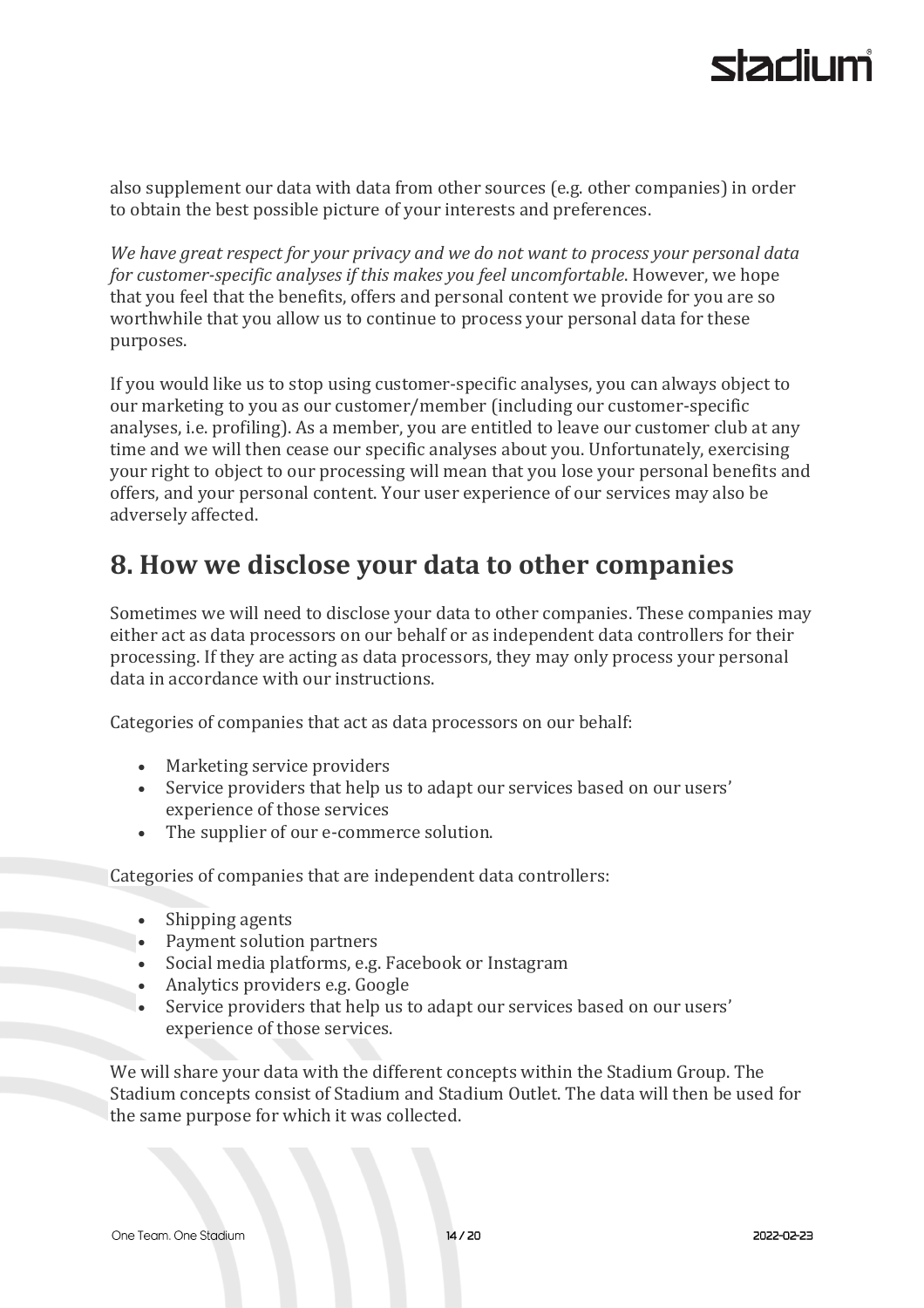## **9. Transfer of personal data to a third country**

Sometimes we may be required to transfer your personal data to a country outside the EU/EEA. This may be when we disclose your data to other companies in accordance with Section 8. We only disclose your personal data to a country outside the EU/EEA if there are sufficient guarantees that your personal data will be managed in a satisfactory way.

To protect your personal data when we transfer it, we take all reasonable legal, technical and organisational measures to ensure that the level of protection is the same as within the EU/EEA. In cases where personal data is processed outside the EU/EEA, the level of protection is guaranteed either by a decision from the EU Commission that the country in question ensures an adequate level of protection or through the use of what are known as appropriate safeguards. Examples of appropriate safeguards are an approved code of conduct in the recipient country, standard contractual clauses, binding internal company rules, or if the EU Commission has decided that the country fulfils an adequate level of protection (e.g. when a company in the USA is certified in Privacy Shield). You can obtain a copy of the safeguards by contacting us.

## **10. How we use cookies**

Cookies are small text files that are sent by our web server and stored on your browser or device. The cookie itself does not contain any personal information, such as your email address or your name, but is only used to make it easier for you to use our website. Nor will it affect your computer in any way. On [insert link to website] we use the following cookies:

- Session cookies (a temporary cookie that expires when you close your browser or device)
- Persistent cookies (cookies that remain on your computer until you delete them or they expire)
- First-party cookies (cookies set by the website you are visiting)
- Third-party cookies (cookies set by a third-party website.)
- Similar technologies (technologies that store information on your browser or device in a way that is similar to cookies).

Cookies are used, among other things, to enable us to provide our website and improve its performance.

| <b>Name</b>      | Issuer           | <b>Purpose of</b><br>processing                                | <b>Retention time</b> |
|------------------|------------------|----------------------------------------------------------------|-----------------------|
| [Name of cookie] | [Name of issuer] | [Example: Gives each [Example: Session]<br>visitor's browser a | (visit)               |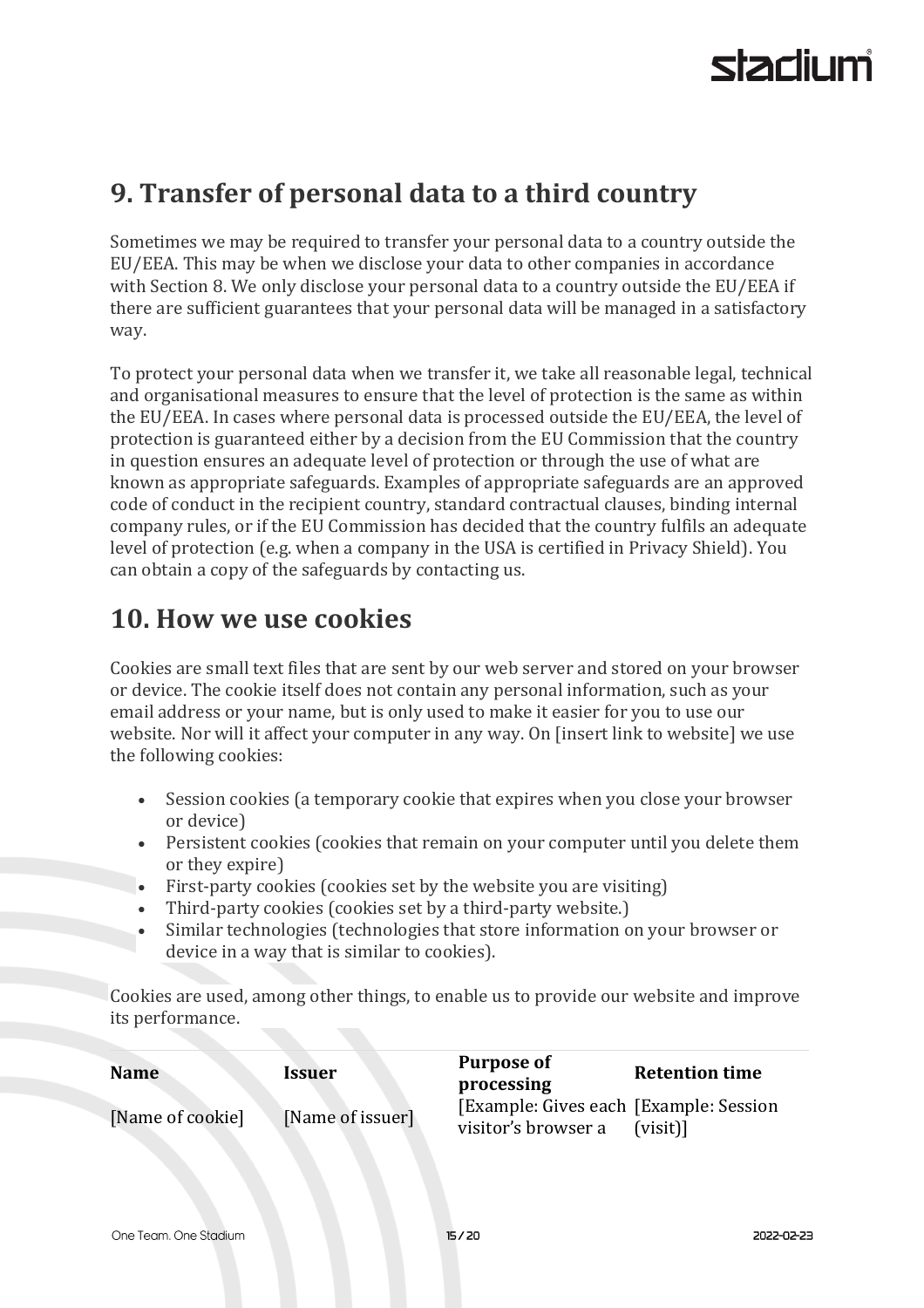unique session ID that is used to identify the session during the visit.]

#### **Cookies are also used for certain purposes listed under Section 5:**

#### 5.1 Online orders

| <b>Name</b>                     | <b>Issuer</b>                     | <b>Purpose of</b><br>processing                                                                                 | <b>Retention time</b>                                           |
|---------------------------------|-----------------------------------|-----------------------------------------------------------------------------------------------------------------|-----------------------------------------------------------------|
| [Name of cookie]                | [Name of issuer]                  | [Example:<br>Remembers which<br>products the user has [Example: 10 days]<br>added to their<br>shopping basket.] |                                                                 |
| [Name of cookie]                | [Name of issuer]                  | [Example:<br>Remembers the<br>user's personal data<br>throughout the<br>ordering process]                       | <b>Example: Session</b><br>$(visit)$ ]                          |
| 5.3 Customer service cases      |                                   |                                                                                                                 |                                                                 |
| <b>Name</b><br>[Name of cookie] | <b>Issuer</b><br>[Name of issuer] | <b>Purpose of</b><br>processing<br>[Example: Enables<br>contact with the<br>company via contact                 | <b>Retention time</b><br><b>Example: Session</b><br>$(visit)$ ] |
| 5.4 Marketing and communication |                                   | form.]                                                                                                          |                                                                 |
| <b>Name</b>                     | <b>Issuer</b>                     | <b>Purpose of</b><br>processing<br>[Example:                                                                    | <b>Retention time</b>                                           |
| [Name of cookie]                | [Name of issuer]                  | Remembers which<br>products you have<br>added to your<br>shopping basket.]                                      | <b>Example: Session</b><br>$(visit)$ ]                          |
| [Name of cookie]                | [Name of issuer]                  | [Example: Enables us<br>to send you<br>information about<br>forgotten products in                               | [Example: 10 days]                                              |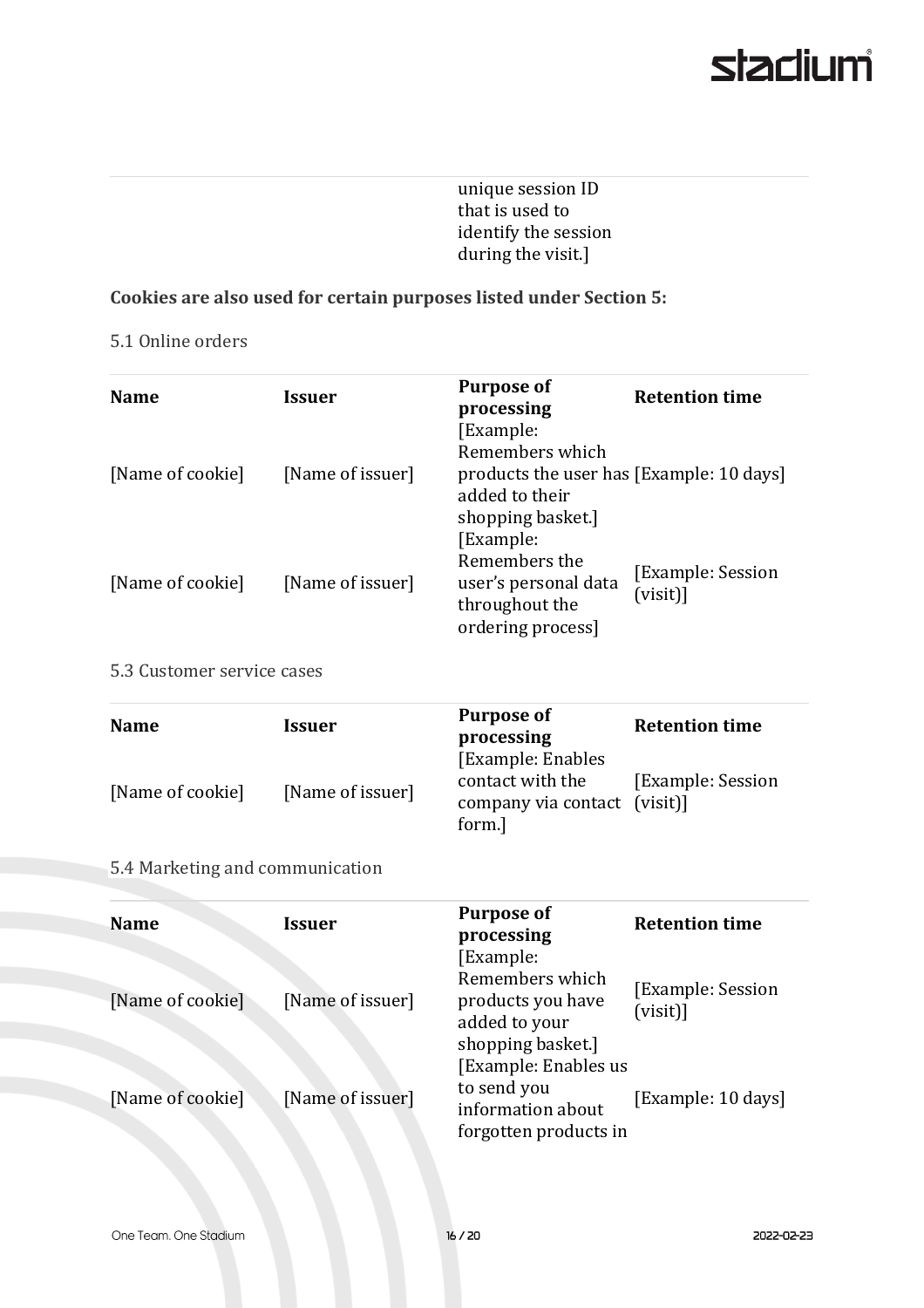| [Name of cookie] | [Name of issuer] | your shopping<br>basket.]<br>[Example: Measures]<br>and analyses the<br>effectiveness of<br>advertising<br>campaigns, e.g. which [Example: 30 days] |
|------------------|------------------|-----------------------------------------------------------------------------------------------------------------------------------------------------|
|                  |                  | version of a<br>marketing mailout                                                                                                                   |
|                  |                  | has given the best<br>results.]                                                                                                                     |

5.5 Your user experience

| <b>Name</b>      | <b>Issuer</b>    | <b>Purpose of</b><br>processing                                                                                                                                                                                                                              | <b>Retention time</b>                   |
|------------------|------------------|--------------------------------------------------------------------------------------------------------------------------------------------------------------------------------------------------------------------------------------------------------------|-----------------------------------------|
| [Name of cookie] | [Name of issuer] | [Example: Offers a<br>search function to the<br>user and shows<br>products that the user<br>is searching for.]                                                                                                                                               | <b>[Example: Session</b><br>$(visit)$ ] |
| [Name of cookie] | [Name of issuer] | [Example: Remembers<br>the geographical<br>location specified by<br>the user, with the aim<br>of redirecting the<br>person to the user's<br>selected country-<br>specific page in order<br>to meet the<br>requirements of the<br>Geoblocking<br>Regulation.] | [Example: Session]<br>(visit)           |

5.8 Developing and improving our business, our products and our services

| <b>Name</b>      | <b>Issuer</b>    | <b>Purpose of</b><br>processing                                                                   | <b>Retention time</b> |
|------------------|------------------|---------------------------------------------------------------------------------------------------|-----------------------|
|                  |                  | [Example: Enables]<br>different types of                                                          |                       |
| [Name of cookie] | [Name of issuer] | customer surveys,<br>such as surveys about (visit)]<br>the user's experience<br>on the website or | [Example: Session]    |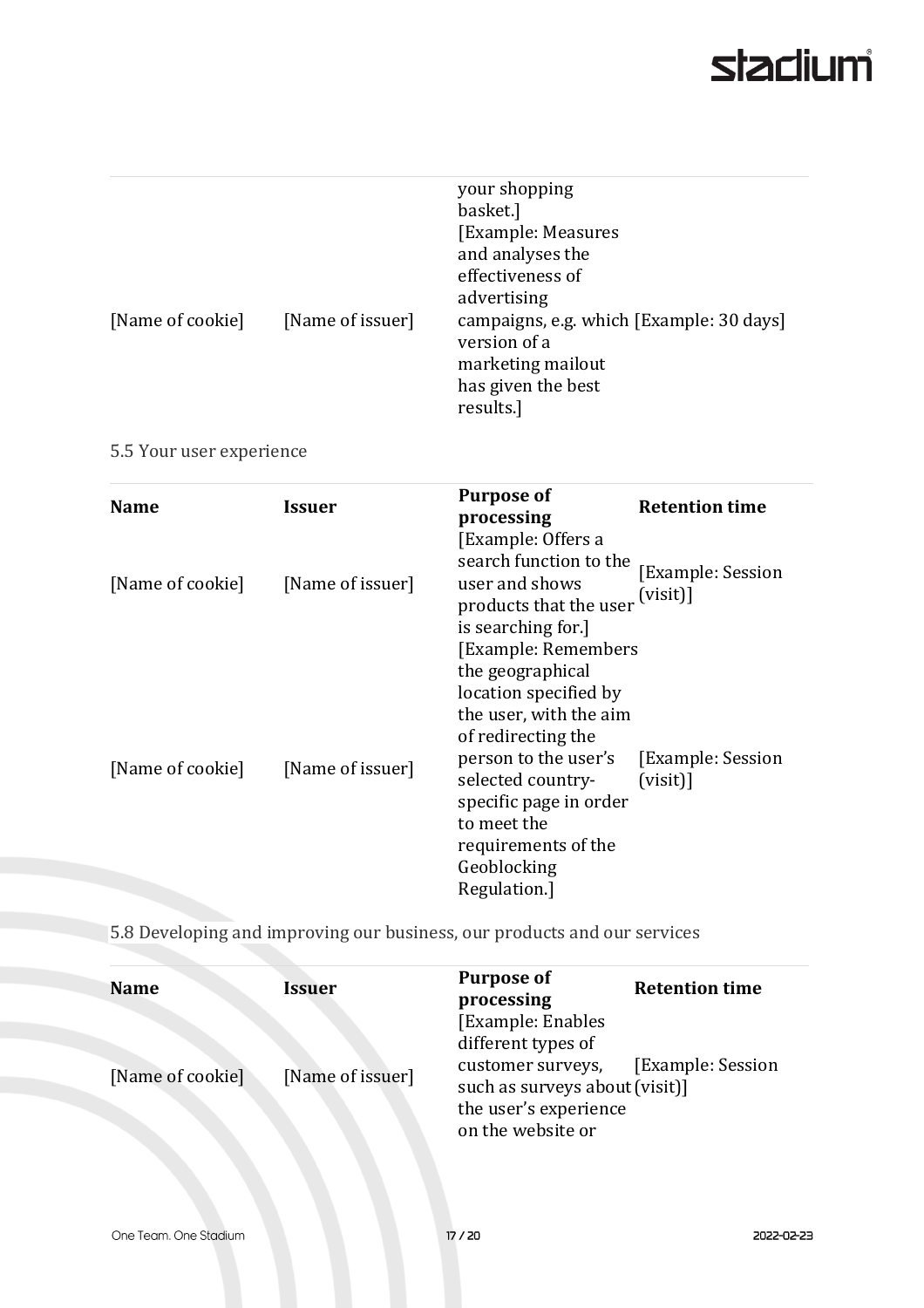| [Name of cookie]<br>6.4 Unique offers and discounts | [Name of issuer] | what they think about<br>our products and<br>services.]<br>[Example: Measures<br>and analyses e.g.<br>visitor flows and<br>conversions on own<br>website, such as<br>evaluation of which<br>keywords the user<br>has entered in the<br>search engine and<br>which have resulted<br>in traffic to the<br>company's website.] | [Example: 1 year]                       |
|-----------------------------------------------------|------------------|-----------------------------------------------------------------------------------------------------------------------------------------------------------------------------------------------------------------------------------------------------------------------------------------------------------------------------|-----------------------------------------|
| <b>Name</b>                                         | <b>Issuer</b>    | <b>Purpose of</b><br>processing<br>[Example:                                                                                                                                                                                                                                                                                | <b>Retention time</b>                   |
| [Name of cookie]                                    | [Name of issuer] | Remembers which<br>products you have<br>added to your<br>shopping basket.]<br>[Example: Enables us]                                                                                                                                                                                                                         | <b>[Example: Session</b><br>$(visit)$ ] |
| [Name of cookie]                                    | [Name of issuer] | to send you<br>information about<br>forgotten products in<br>your shopping<br>basket.]                                                                                                                                                                                                                                      | [Example: 10 days]                      |
|                                                     |                  | [Example: Measures<br>and analyses the<br>effectiveness of<br>advertising                                                                                                                                                                                                                                                   |                                         |
| [Name of cookie]                                    | [Name of issuer] | campaigns, e.g. which [Example: 30 days]<br>version of a<br>marketing mailout<br>has given the best<br>results.]                                                                                                                                                                                                            |                                         |
| Can I block the use of cookies?                     |                  |                                                                                                                                                                                                                                                                                                                             |                                         |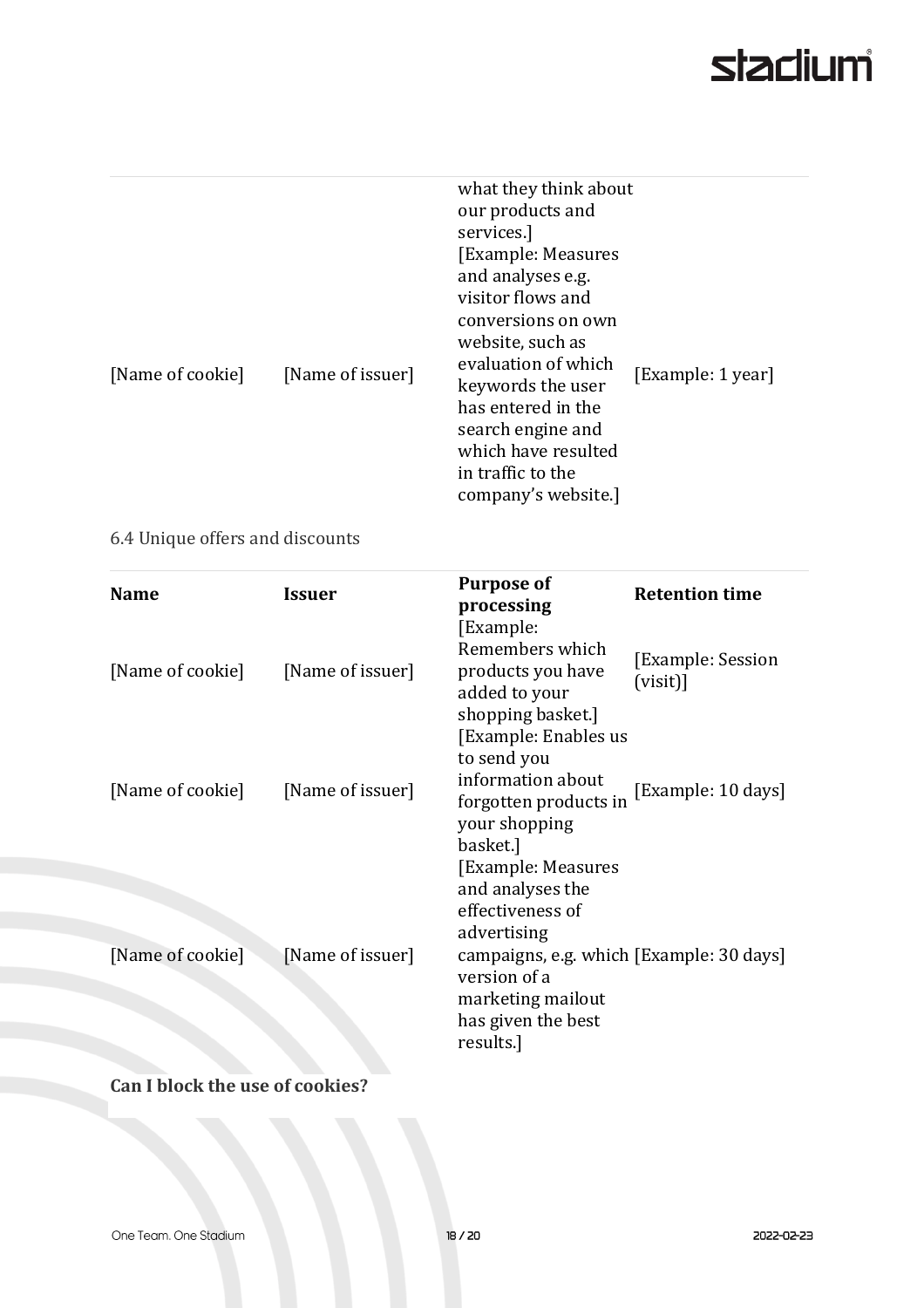You can change the settings for the use and scope of cookies in your browser. You can read more about how to change the cookie settings in your browser or device settings. Please note that some of our services may not work if you block or delete cookies. You can read more about cookies on the Swedish Post and Telecom Authority website.

## **11. Remember your rights!**

When we process your personal data, you have certain rights. Here is a review of what these rights are, what they mean and **how you exercise them**.

| <b>Your right of access</b>                                                                            | We strive to be transparent about how we process your data. If<br>you wish to gain insight into the personal data processing that<br>we perform in relation to you, you have the right to request<br>access to your data. If we receive a request for access, we may<br>ask for additional data to ensure that we disclose the data to the<br>right person.                                                                                                                                        |
|--------------------------------------------------------------------------------------------------------|----------------------------------------------------------------------------------------------------------------------------------------------------------------------------------------------------------------------------------------------------------------------------------------------------------------------------------------------------------------------------------------------------------------------------------------------------------------------------------------------------|
| Your right to<br>rectification                                                                         | Do we not have your most recent data or are we processing<br>incorrect data about you? In this case, you can request that your<br>personal data be rectified.                                                                                                                                                                                                                                                                                                                                      |
| Your right to erasure<br>and restriction                                                               | You have the right to request the erasure or restriction of your<br>personal data, e.g. if you believe that your personal data is being<br>processed in contravention of applicable law.                                                                                                                                                                                                                                                                                                           |
| Your right to object to<br>our processing<br>(including the right to<br>object to direct<br>marketing) | You have the right to object to our processing (e.g. the<br>processing based on our legitimate interests). Your personal<br>data may not be processed for direct marketing purposes if you<br>object to such processing. If you object to our direct marketing,<br>we will stop sending you all kinds of mailouts.<br>If you still want to receive mailouts in certain channels, you do<br>not need to object to all types of marketing. In these cases, you                                       |
| Your right to<br>withdraw your<br>consent                                                              | can choose to only receive offers from us in the channels of your<br>choice, e.g. by email but not text message.<br>Have you given your consent to any processing that we<br>perform? In this case, you have the right to withdraw that<br>consent at any time. When you withdraw your consent, we will<br>not collect new data about you for the purpose to which you<br>consented, but we will still be entitled to process the data we<br>collected about you before you withdrew your consent. |
| Your right to data<br>portability                                                                      | For the processing that we perform based on our agreement<br>with you, you can request that the data you have provided is<br>transferred to another data controller (known as data porting).                                                                                                                                                                                                                                                                                                       |
| Your right to lodge a<br>complaint with the                                                            | If you believe that we are processing your personal data<br>incorrectly, you will also be entitled to lodge a complaint with<br>supervisory authority the Swedish Data Protection Authority.                                                                                                                                                                                                                                                                                                       |